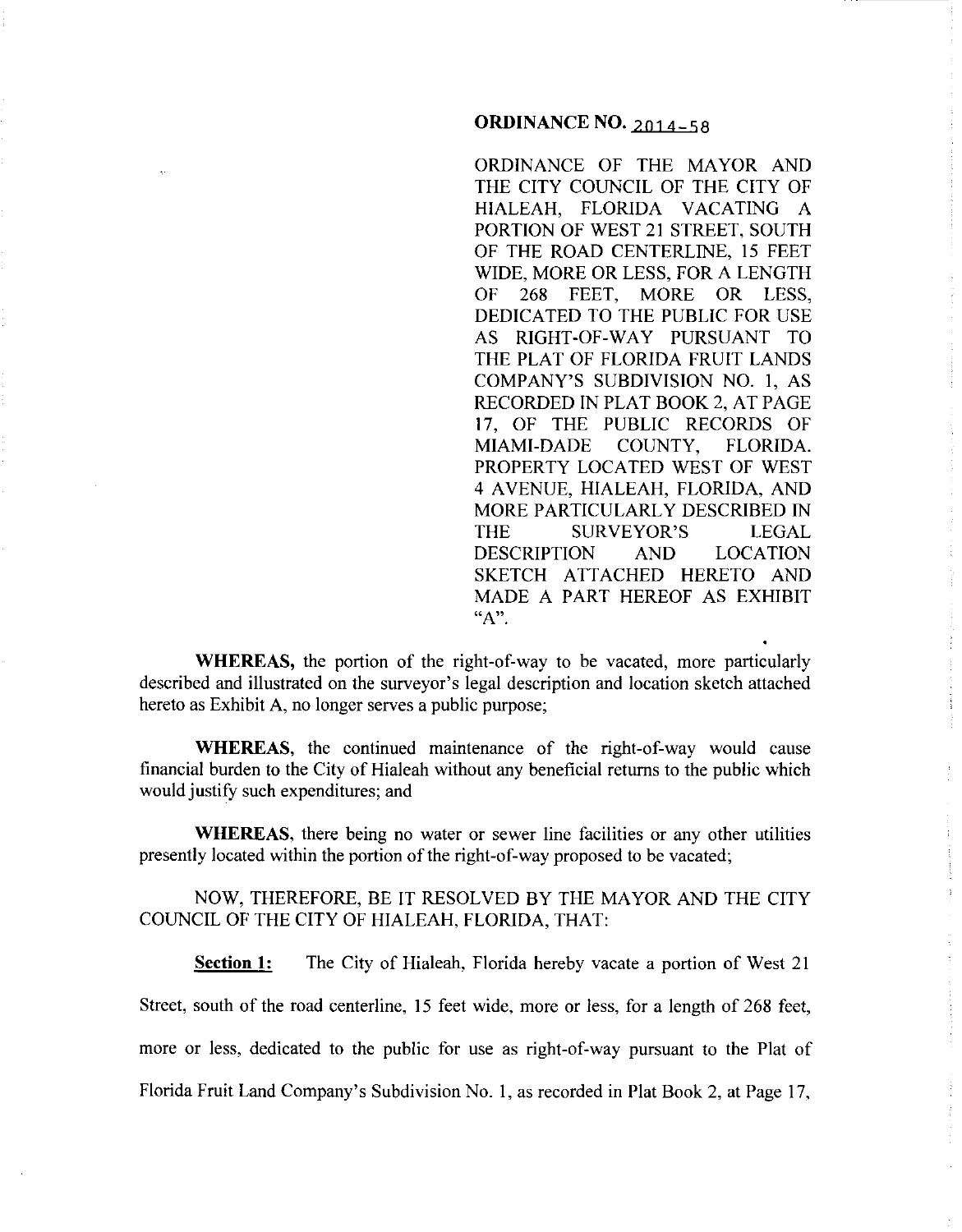of the Public Records of Miami-Dade County, Florida. The Property is located to the west of West 4 Avenue, Hialeah, Florida. The portion of the right-of-way to be vacated is more particularly described in the surveyor's legal description and location sketch attached hereto and made a part hereof as Exhibit A.

PASSED AND ADOPTED this 14 day of  $october$  ..., 2014.

Isis Garcia Marting

**Council President** 

**Luis Gon7.alez- Council Vice President for Isis Garcia-Martinez- Council President** 

2014.

Attest:

Lorena E

Approved on this  $2 \frac{1}{2}$  day of  $0$ 

Marbelys Fatio Acting City Clerk

Approved as to form and legal sufficiency:

**Brayo, Acting City Attorney** 

s:\leb\legislation\2014-ordiances\west21street-fpl-seminola-substantion.rowvacation.docx

Mayor Carlos Hernandez

THE FOREGOING ORDINANCE OF THE CITY OF HIALEAH WAS PUBLISHED IN ACCORDANCE WITH THE PROVISIONS OF FLORIDA STATUTE 166.041 PRIOR TO FINAL READING.

Ordinance was adopted by a 6-0-1 vote with Council Members **Caragol, Casiils-Muiioz, Cue-Fuente, Gonzalez, Hernandez,**  & **Lozano voting "Yes", & Councilmember Garcia-Martinez,**  absent.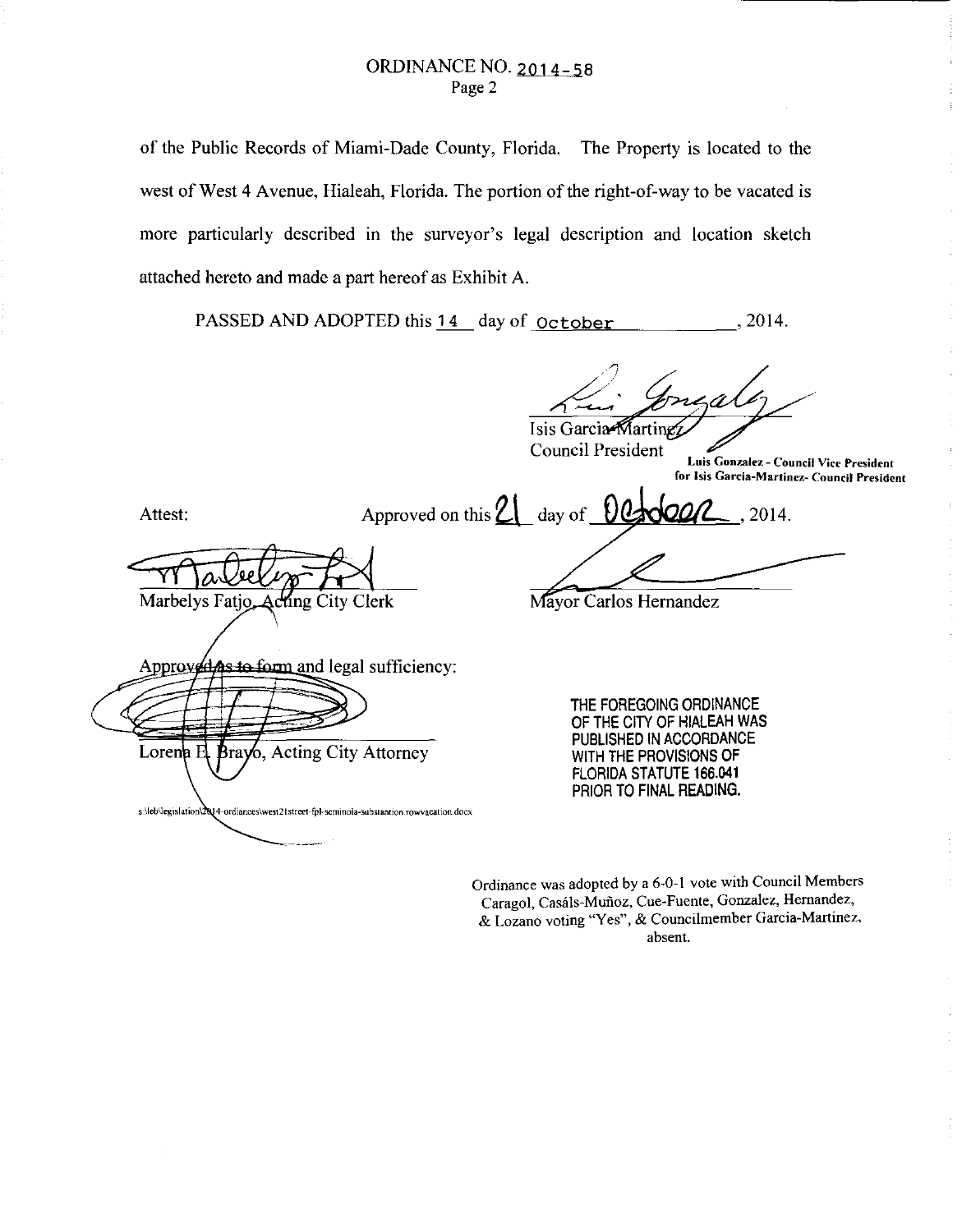## LEGAL DESCRIPTION • W. 21ST STREET RIGHT OF WAY VACATION

THAT PORTION OF THE W. 21ST STREET RIGHT OF WAY LYING SOUTH OF THE NORTH LINE OF SECTION 13, TOWNSHIP 53 SOUTH, RANGE 40 EAST; EAST OF THE EAST LINE AND THE NORTHERLY PROLONGATION THEREOF, OF TRACT 1, BLOCK 2, BING'S RED ROAD TERMINALS, ACCORDING TO THE PLAT THEREOF, AS RECORDED IN PLAT BOOK 65, PAGE 13 OF THE PUBLIC RECORDS OF MIAMI-DADE COUNTY, FLORIDA; NORTH OF TRACT 1 OF SECTION 13, TOWNSHIP 53 SOUTH, RANGE 40 EAST OF FLORIDA FRUIT LANDS COMPANY'S SUBDIVISION, ACCORDING TO THE PLAT THEREOF, AS RECORDED IN PLAT BOOK 2, PAGE 17 OF THE PUBLIC RECORDS OF MIAMI-DADE COUNTY, FLORIDA; AND WEST OF THE SOUTHERLY LIMITED ACCESS RIGHT OF WAY LINE OF STATE ROAD 934 (HIALEAH EXPRESSWAY) AS SHOWN ON THE FDOT RIGHT OF WAY MAP, SECTION NO. 87080-2515. ALL BEING MORE PARTICULARLY DESCRIBED AS FOLLOWS:

COMMENCING AT THE NORTHEAST CORNER OF TRACT 1, BLOCK 2, BING'S RED ROAD TERMINALS AS RECORDED IN PLAT BOOK 65, PAGE 13; SAID POINT OF COMMENCEMENT ALSO BEING ON THE WEST LINE OF TRACT 1 OF SECTION 13, TOWNSHIP 53 SOUTH, RANGE 40 EAST OF FLORIDA FRUIT LANDS COMPANYS SUBDIVISION;

THENCE, BEARING NORTH 1'42'16" WEST, ALONG THE WEST LINE OF SAID TRACT 1 OF SECTION 13. TOWNSHIP 53 SOUTH. RANGE 40 EAST OF FLORIDA FRUIT LANDS COMPANY'S SUBDIVISION, A DISTANCE OF 20.01 FEET TO THE NORTHWEST CORNER OF SAID TRACT 1 AND THE POINT OF BEGINNING OF THE HEREIN DESCRIBED PARCEL;

THENCE, BEARING NORTH 1'42'16" WEST, ALONG THE NORTHERLY PROLONGATION OF THE WEST LINE OF SAID TRACT 1, A DISTANCE OF 15.00 FEET TO A POINT ON THE NORTH LINE OF SAID SECTION 13, TOWNSHIP 53 SOUTH, RANGE 40 EAST;

THENCE, BEARING NORTH 89'38'04" EAST, ALONG THE NORTH LINE OF SAID SECTION 13, A DISTANCE OF 237.46 FEET TO A POINT ON THE SOUTHERLY LIMITED ACCESS RIGHT OF WAY LINE OF STATE ROAD 934 (HIALEAH EXPRESSWAY);

THENCE, LEAVING THE NORTH LINE OF SAID SECTION 13, BEARING SOUTH 74'28'20" EAST, ALONG THE SOUTHERLY LIMITED ACCESS RIGHT OF WAY LINE OF STATE ROAD 934, A DISTANCE OF 31.98 FEET TO A POINT;

THENCE, CONTINUING ALONG SAID SOUTHERLY LIMITED ACCESS RIGHT OF WAY LINE, BEARING SOUTH 2'19'30" EAST, A DISTANCE OF 6.25 FEET TO A POINT;

THENCE, LEAVING SAID SOUTHERLY LIMITED ACCESS RIGHT OF WAY LINE, BEARING SOUTH 89'38'04" WEST, ALONG A LINE 15.00 FEET SOUTH OF AND PARALLEL WITH THE NORTH LINE OF SAID SECTION 13, A DISTANCE OF 268.08 FEET TO THE POINT OF BEGINNING.

CONTAINING 3,887 SQUARE FEET OR 0.09 ACRES, MORE OR LESS.

|                                        |                                            | <b>EXHIBIT</b><br>"A"                                                                                                                                                                          |                                                                                                 |                                                                                                                                                                            |
|----------------------------------------|--------------------------------------------|------------------------------------------------------------------------------------------------------------------------------------------------------------------------------------------------|-------------------------------------------------------------------------------------------------|----------------------------------------------------------------------------------------------------------------------------------------------------------------------------|
| SHEET<br><b>NUMBER</b><br>2<br>OF<br>າ | DATE<br>9/9/14<br>PROJECT NO.<br>147088001 | W. 21ST STREET RIGHT OF WAY VACATION<br><b>FPL SEMINOLA SUBSTATION</b><br>. A series are a collected and all concerns and control of the collection of the collection of the collection of the | SCALE<br>N/A<br>DESIGNED BY<br><b>Contract Contract</b><br>DPAW. BY<br>PCS<br>CHECKED BY<br>ECD | <b>Kimley» Horn</b><br>© 2014 KIMLEY-HORN AND ASSOCIATES, INC.<br>445 24TH STREET, SUITE 200, VERO BEACH, FL 32960<br>PHONE: 772-794-4100<br>WWW.KIMLEY-HORN.COM<br>LB 690 |

Miseom<sup>i</sup>nd layhterylt Microsoft meled<del>ay</del>s presente heak, who have all and only who seed the public was allowed and the above reacces the bound and secure and secure who who are allowed the property and the property and